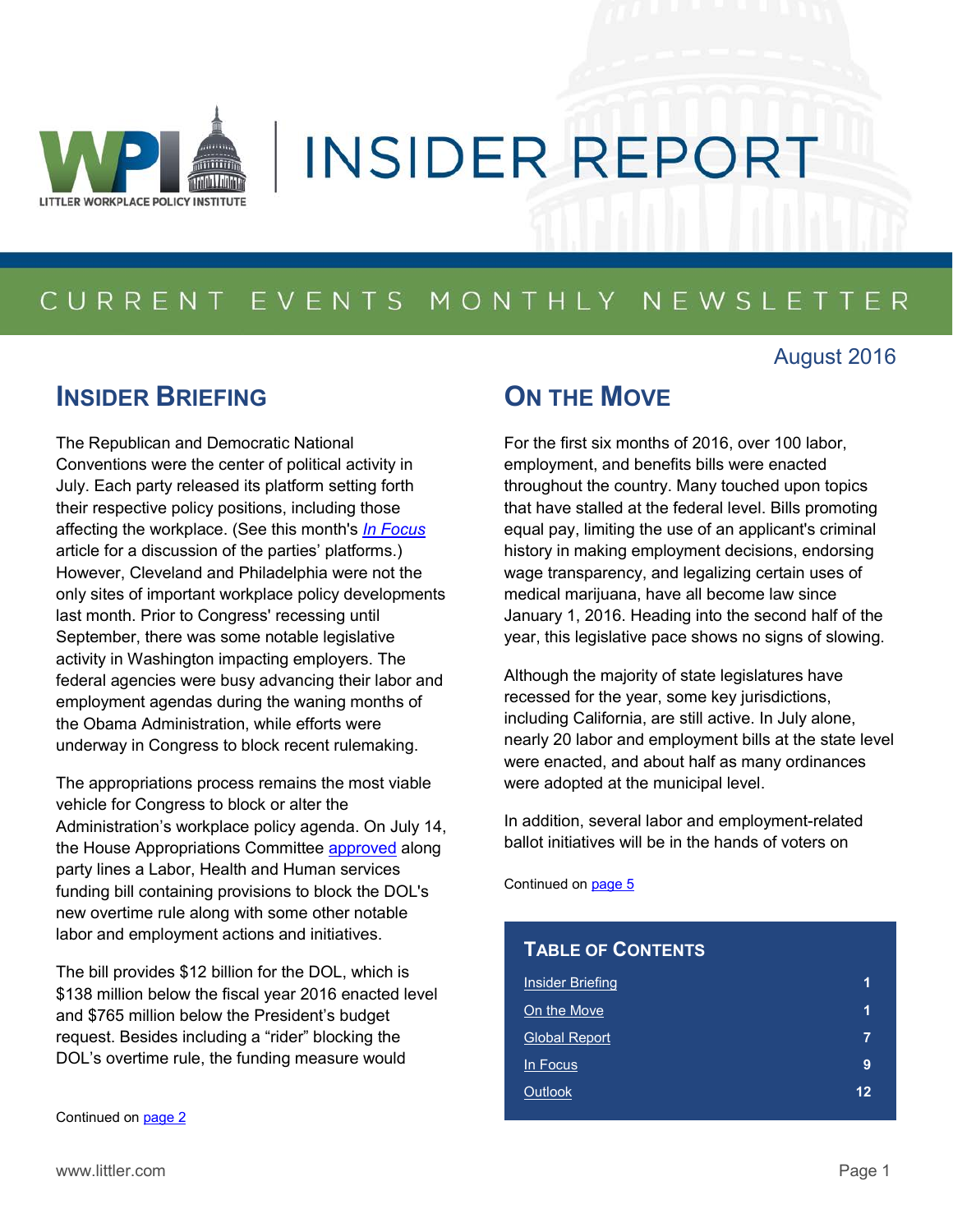### <span id="page-1-0"></span>**INSIDER BRIEFING, CONTINUED**

prohibit enforcement of the DOL's fiduciary rule.

 "micro" bargaining unit standards. The Committee-approved funding bill includes \$215 million for the National Labor Relations Board (NLRB) – a decrease of \$59 million from last year's enacted level and \$59.7 million below the President's budget request. The legislation also includes several policy provisions to stop many controversial NLRB regulations and decisions. House appropriators, through funding riders, are seeking to prohibit the enforcement of the NLRB's new joint-employer standard and its "ambush" election regulations. The bill also includes provisions that would prohibit the use of electronic voting and the enforcement of

The standalone Labor-HHS Appropriations bill is unlikely to reach either the House or Senate floor, let alone the President's desk. Rather, the funding legislation is expected to be incorporated into an omnibus appropriations bill, the timing and content of which is uncertain. The policy riders in the House Appropriations Committee's bill are sure to be the subject of heated debate with congressional Democrats and the White House. Which, if any, of the policy riders will work their way into the final omnibus funding bill will likely remain unknown until the lastminute, as eleventh-hour, high-level negotiations between congressional leaders and the White House often determine the final product.

The appropriations process is not the only route members of Congress are taking to halt or alter agency rulemaking. Employers across the country are facing a December 1, 2016, effective date for the DOL's recent revisions to the white-collar overtime regulations. With this start date looming, Congressman Kurt Schrader (D-OR) introduced legislation to delay the effective date of the rule and eliminate its indexing provision. The Overtime Reform and Enhancement Act (H.R. 5813), introduced on July 17, would incrementally phase in the new threshold of \$47,476 over the next three years, beginning with a 50 percent increase this December. Congressman Schrader commented: "[w]ithout sufficient time to plan for the increase, cuts and demotions will become

inevitable, and workers will actually end up making less than they made before." Reps. Jim Cooper (D-TN), Henry Cuellar (D-TX) and Collin Peterson (D-MN) co-sponsored the legislation. That the bill sponsors are Democrats is notable. The legislation still faces a certain Presidential veto should it pass both Houses of Congress. Nonetheless, Democratic congressional support for the bill reflects concerns raised by the employer community about the DOL's approach to raising the salary threshold.

Members of Congress also took aim at the Equal Employment Opportunity Commission's (EEOC) recent wellness regulations. In May, the EEOC issued final rules addressing the treatment of wellness programs under the Americans with Disabilities Act and the Genetic Information Nondiscrimination Act. However, EEOC rules differ in certain respects from provisions in the Affordable Care Act and its implementing regulations that codified and increased the financial incentives that can be offered in connection with health-contingent wellness programs. These inconsistencies create compliance challenges for employers seeking to use wellness programs to contain healthcare costs and improve the health of their workforce.

On July 14, Senator Labor Alexander (R-TN), Chairman of the Senate Health, Education, Labor and Pensions Committee, and Senator Johnny Isakson (R-GA) introduced two resolutions under the Congressional Review Act (CRA) to block the EEOC's ADA and GINA final rules. Under the CRA, the Senate and House vote on a joint resolution of disapproval to stop, with the full force of law, a federal agency from implementing a rule or regulation or from issuing a substantially similar regulation without congressional authorization. A resolution of disapproval needs only a simple majority to pass and cannot be filibustered or amended. Senator Alexander [stated:](http://www.help.senate.gov/chair/newsroom/press/senate-gop-labor-committee-leaders-introduce-resolutions-to-block-administration-attack-on-bipartisan-workplace-wellness-programs)

> Congress was clear in its support of workplace wellness programs in the health care law, which gave the administration the authority to allow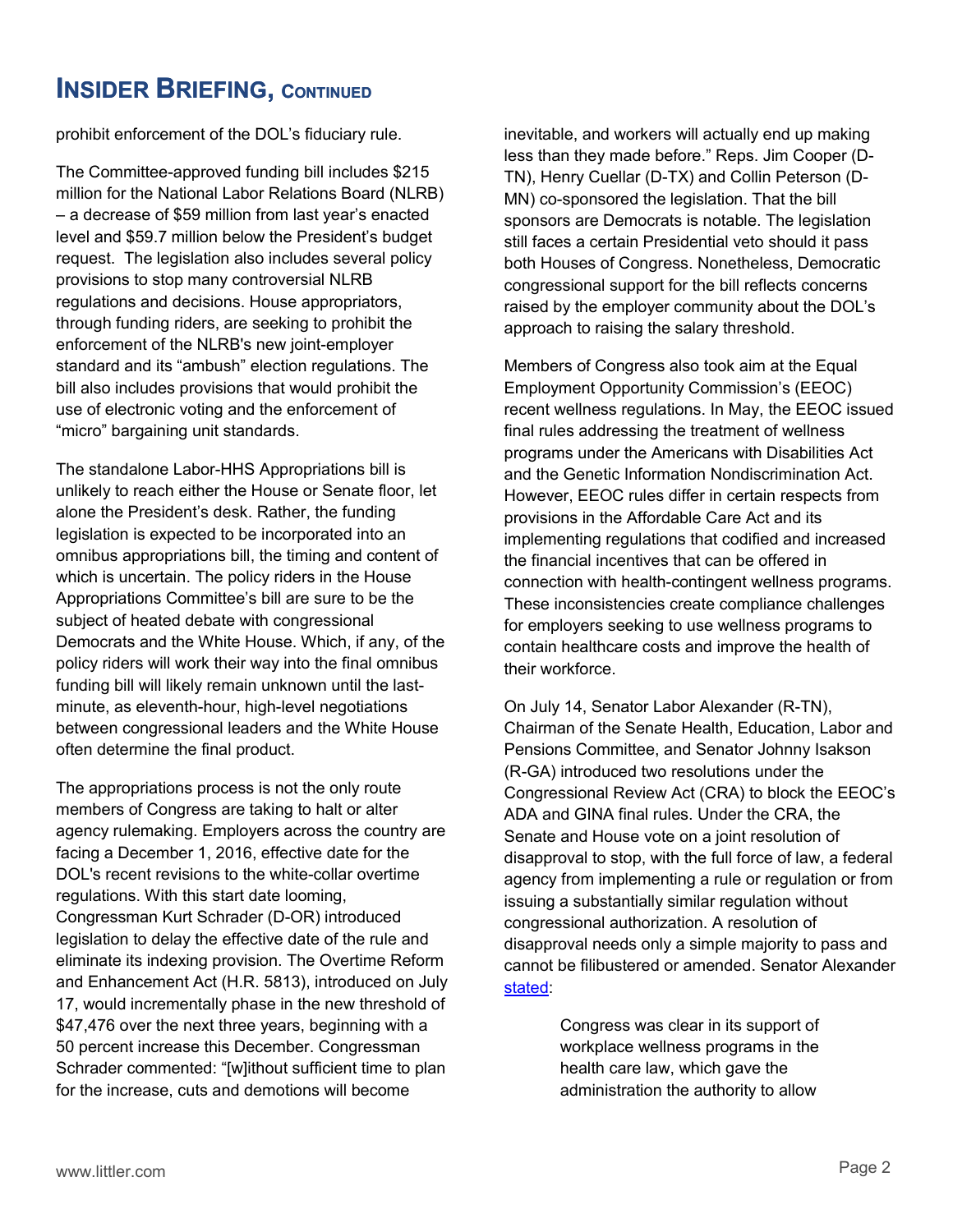### **INSIDER BRIEFING, CONTINUED**

employers to offer a 50 percent discount on health insurance premiums. But the EEOC is taking away that authority and overruling the actions of the Departments of Health and Human Services, Labor, and Treasury, which have been clear in their regulations implementing the law.

In another important development, the EEOC took a step closer to finalizing changes to the EEO-1 report to include pay data. In February, the EEOC issued an initial proposal under the Paperwork Reduction Act to amend the EEO-1 to require employers with 100 or more employers to report W-2 wages and hours worked for employees in 12 pay bands. On July 14, the EEOC published a revised proposal submitted to

# Quote of the Month

*"We need to be the leading voices about creating a new portable benefit system."*

— Senator Mark Warner (D-VA) speaking about independent contractors in today's economy at the morning breakfast for Virginia's delegates to the Democratic National Convention

the White House Office of Management and Budget (OMB) for approval. The revised proposal largely tracks the original proposal, although the deadline for submitting the 2017 EEO-1 report was pushed back six months until March 31, 2018, to better align with W-2 reporting. According to the EEOC's **Q&A** on the revised proposal:

> The collection of pay information on the EEO-1 report will help the EEOC improve its enforcement efforts to combat pay discrimination, identify trends, and help employers assess their pay policies and practices. EEO-1 pay data will be used to better focus resources and investigations, not as the sole basis to find discrimination. A finding of discrimination could come after an investigation.

However, the revised proposal is beset with the same fundamental flaws as the original. Several commenters to the initial proposal challenged the accuracy and reliability of using broad, aggregated W-2 pay data to indicate instances of pay discrimination and criticized the Commission for seriously underestimating the burden of the new EEO-1 report on employers. The EEOC did significantly increase its cost estimates, but concerns about their burden estimates and the utility of the information remain. Public comments on the revised proposal are due August 15.

The NLRB issued a long-anticipated decision, *Miller & Anderson, Inc*., reversing its 2004 decision in *Oakwood Care Center*, and holding that in determining if a combined bargaining unit is appropriate, it will apply traditional "community of interest" factors. Under the July 2016 decision, a union seeking to represent employees in a bargaining unit composed of employees solely employed by a "user employer" (a company that hires temporary workers) and those jointly employed by the user employer and temporary labor provider does not have to obtain the consent of both employers. The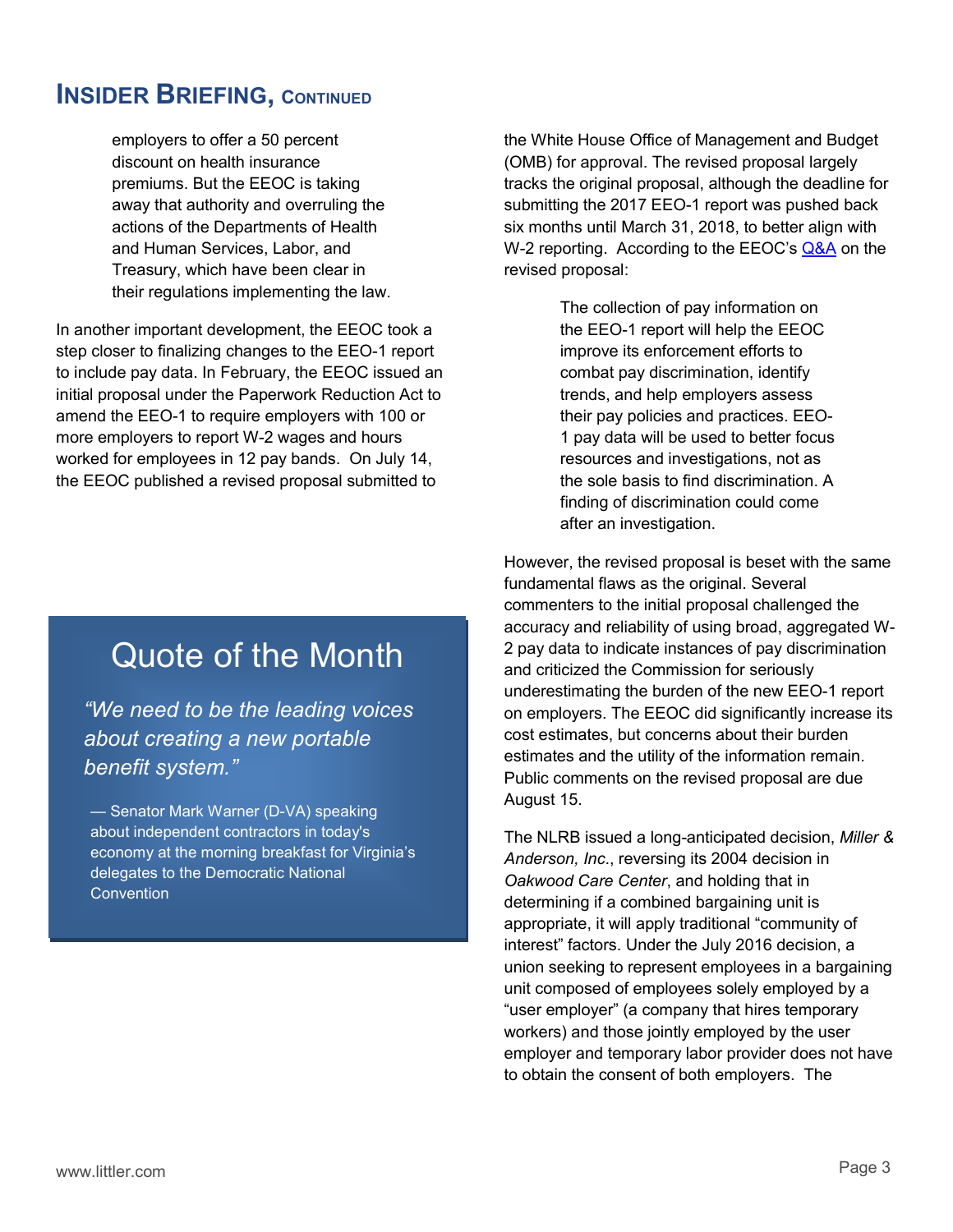### **INSIDER BRIEFING, CONTINUED**

decision is notable because it is a continuation of the Board's expansive view of the joint employer relationship and efforts to expand the reach of the National Labor Relations Act to the contingent workforce.

The final rule implementing the Fair Pay and Safe Workplaces Executive Order has yet to be issued. However, agencies are already proceeding with implementation of the so-called blacklisting rule. On July 1, the NLRB General Counsel issued an operations-management memorandum [\(OM 16-23\)](http://apps.nlrb.gov/link/document.aspx/09031d458214f593) to its regional directors on collecting data in connection with the Fair Pay and Safe Workplaces Executive Order. According to the memorandum, the NLRB has correlated certain data points already tracked in the NxGen case management system for forwarding to "Labor Compliance Advisors." However, beginning with complaints issued on or after July 1, 2016, the agency will collect four additional data points, "which are necessary to link the data in NxGen with the data gathered by the other enforcement agencies and with the data in the GSA acquisition systems." Attached to the memorandum is a fillable pdf form that chargedparty employers can use to furnish these four data points regarding their businesses. The fact that the NLRB is proceeding with the data collection before the rule has even been finalized raises concerns for government contractor employers. It also indicates the Administration's intent on finalizing the blacklisting rule, which, according to the latest regulatory agenda, is slated for release in August.

Covered government contractors are also eyeing release of the final rule implementing Executive Order 13706, Establishing Paid Sick Leave for Federal Contractors and Subcontractors. The DOL is scheduled to issue the final paid leave rule by September 30, 2016. With its July 22 submission of the final rule to OMB for review, the DOL appears to be on track to make this September deadline. OMB review typically takes between 30 and 90 days.

As the DOL redoubles its efforts to finalize regulations before the end of President Obama's term, lawsuits challenging recently finalized rules continue. Littler filed one such complaint challenging portions of the Occupational Safety and Health Administration's (OSHA) electronic recordkeeping rule. The enforcement date for the rule has subsequently been delayed until November 1, 2016.

Meanwhile, employers are facing a 78.156% increase in OSHA penalties effective August 1, 2016. The 2015 bipartisan budget agreement required OSHA to raise its citation penalties for the first time in 25 years, eliminating the agency's exemption from having to index penalties to keep pace with inflation. The initial "catch-up adjustment" penalties were tied to the percentage difference between the Consumer Price Index in October 1990 and the October 1990.

Members of Congress may have left Washington until September to return to the campaign trail in their home states and districts, but a number of workplace policy issues will surely be the topic of numerous campaign events and town halls across the country. Meanwhile, the regulators will likely work feverously in a hot and humid Washington to complete their labor and employment agendas.

*– By Ilyse Schuman and Michael J. Lotito*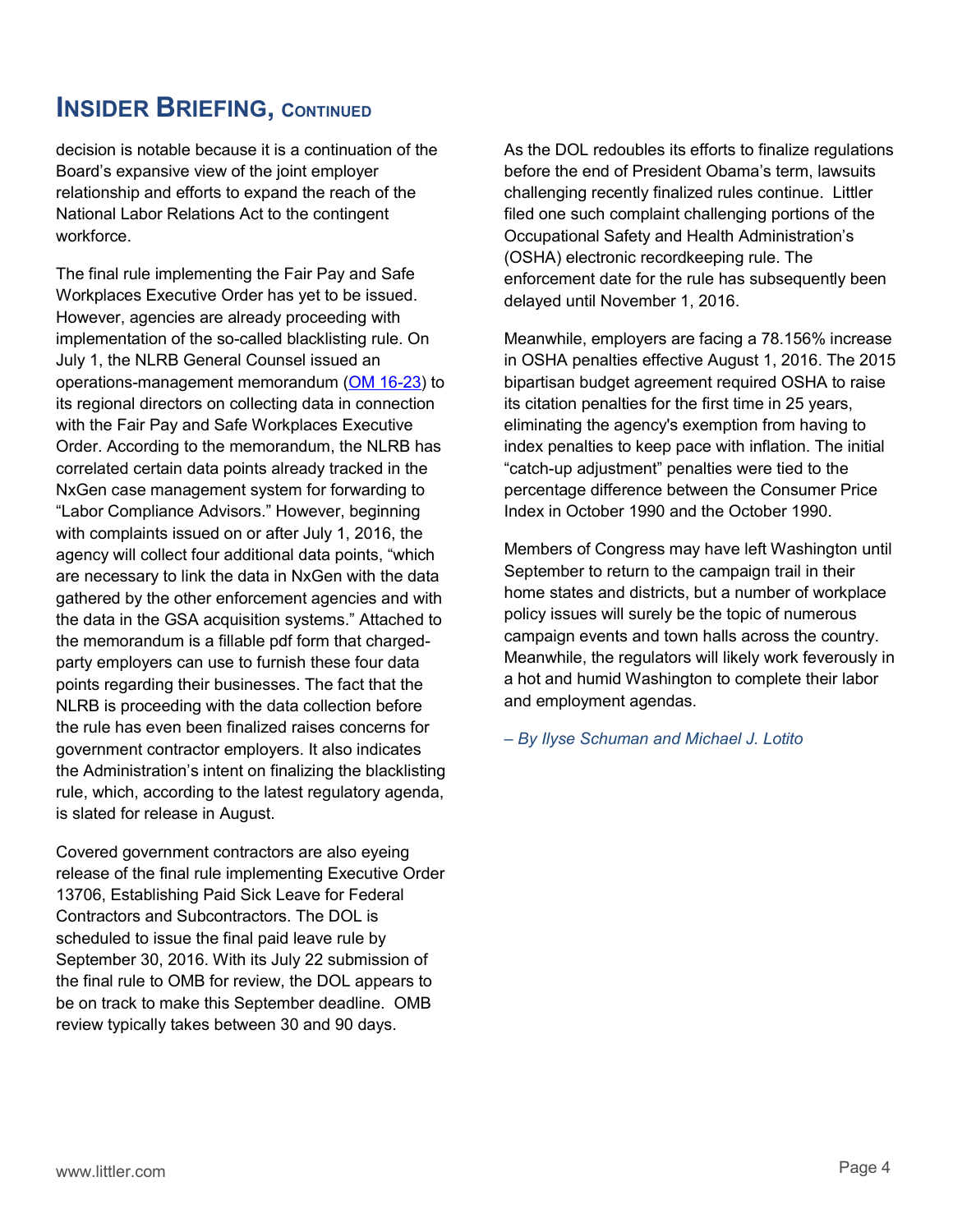# <span id="page-4-0"></span>**ON THE MOVE, CONTINUED**

Election Day. In July, at least five new employmentrelated measures were certified for the November ballot. An initiative in Washington would both raise the state minimum wage and mandate paid sick leave. Under the ballot initiative, employees could accrue at least one hour of paid sick leave for every 40 hours worked. The measure would also raise the hourly minimum wage for employees at least 18 years old to \$11.00 in 2017, \$11.50 in 2018, \$12.00 in 2019, and \$13.50 in 2020.

Voters in the City of Flagstaff, Arizona will similarly decide on November 8 whether to increase the minimum wage, in yearly increments, to \$15.00 an hour by January 1, 2021.

Both California and Massachusetts have certified ballot initiatives providing for the legal use of recreational marijuana, while Arkansas voters will determine whether to legalize its use for medical purposes only.

More voter initiatives are expected at the state and local levels in the coming months. As for state legislation, some notable bills advanced in July.

#### **Equal Pay**

Massachusetts now has one of the most stringent equal pay laws in the country. On August 1, the governor signed the [Act to Establish Pay Equity.](http://www.littler.com/publication-press/publication/massachusetts-adds-teeth-equal-pay-obligations) When it takes effect in 2018, this law will prohibit an employer from paying male and female employees

different rates for comparable work. The revised definition of "comparable work," however, is vague, therefore making it hard for employers to assess jobs for comparison. Under the law, employers are also prohibited from asking job applicants about their salary history, or banning discussions about wages in the workplace.

#### **Minimum Wage**

The Baltimore, Maryland City Council approved an ordinance that seeks to increase the city's minimum wage to \$10.00 per hour on January 1, 2017, to \$10.50 on July 1, 2017, to \$12.00 on July 1, 2018, to \$13.50 on July 1, 2019, and to \$15.00 on July 1, 2020. Under a revised amendment to the measure, businesses making less than \$500,000 per year or with 25 or fewer employees would be exempt from the new rates. A second reading of this ordinance is scheduled for August 8.

The City Council for San Mateo, California, voted for an ordinance to increase the city's minimum wage to \$11.65 per hour January 1, 2017, to \$13.35 per hour on January 1, 2018, and to \$15.00 per hour January 1, 2019. This ordinance must undergo a second reading to advance.

San Leandro, California is also considering an ordinance to increase its minimum wage. Under this initial proposal, the city's minimum hourly wage would increase, in increments, to \$15.00 per hour by the year 2020. Businesses with fewer than 26 employees



#### **Number of State Labor & Employment** Laws Enacted in July 2016

This chart shows the number of generally applicable labor and employment laws enacted at the state level in July 2016.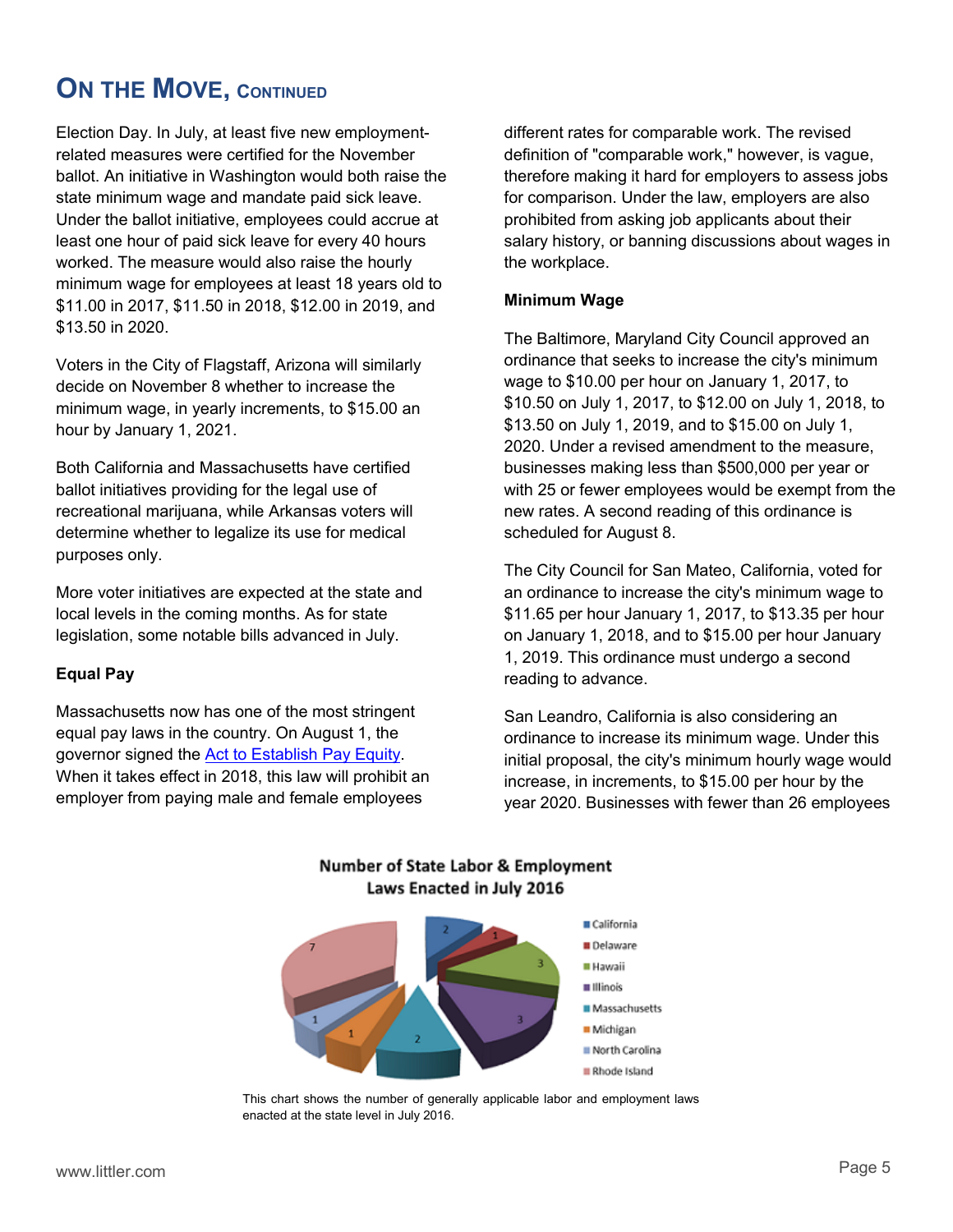## **ON THE MOVE, CONTINUED**

would have an extra year to comply.

#### **Wage Theft**

Rhode Island's governor signed two bills targeting wage theft. On July 12, the governor enacted legislation (HB 7628 / S 2475) providing employees with additional means of redress for nonpayment of wages. An employer who is found guilty of wage theft and does not reimburse the employee for the contested amount within 30 days of a final decision could have its business license revoked. An aggrieved employee can bring a claim for nonpayment of wages within three years of the alleged violation. A prevailing plaintiff is entitled to an award of attorneys' fees and litigation costs.

A week later, Rhode Island's governor signed HB 7254, which prevents employers from withholding or deducting amounts from an employee's paycheck without the employee's written consent. Employers found in violation of this law are subject to damages equal to triple the amount of unlawfully withheld or deducted funds.

other forms of "worker exploitation." Executive Order New York's governor signed an executive order on July 20 to improve enforcement of unpaid wages and [No. 159:](https://www.governor.ny.gov/sites/governor.ny.gov/files/atoms/files/EO_159.pdf) *Establishing a Permanent Joint Task Force to Fight Worker Exploitation and Employee Misclassification*, will create a Joint Task Force on Employee Misclassification and Worker Exploitation ("Joint Task Force") to facilitate inter-agency information-sharing and protocols to target employee misclassification, wage theft, and unsafe working conditions.

On the opposite coast, the Berkeley, California City Council adopted an ordinance that will require building contractors to prove they paid their employees before obtaining a certificate of occupancy for the new construction. Under the terms of Ordinance No. 7,495-N.S., covered contractors must submit to the city a Pay Transparency Attestation and Construction Pay Transparency Report indicating compliance with their wage payment obligations.

#### **Social Media**

Two governors took opposite stances on workplace privacy laws. Hawaii's governor vetoed a measure (HB 1739) that would have prohibited employers from requiring, requesting, or coercing employees or potential employees to provide access to their personal accounts. In contrast, Illinois' governor signed a bill (HB 4999) amending the Illinois Right to Privacy in the Workplace Act to strengthen some provisions related to an employer's access to an employee's or applicant's social media accounts. Specifically, the amendments make it unlawful for an employer to request, require, or coerce an employee or applicant to (a) authenticate or access a personal online account in the presence of the employer (i.e., "shoulder surfing"); (b) invite the employer to join a group affiliated with any personal online account of the employee or applicant; (c) join an online account established by the employer or add the employer or an employment agency to the employee's or applicant's list of contacts that enable the contacts to access the employee or applicant's personal online account; or (d) discharge, discipline, discriminate against, retaliate against, or otherwise penalize an employee for refusing to provide a username, password, or other access to a personal account. The law includes several exceptions. For example, employers are allowed to access accounts as part of a lawful investigation.

#### **What's Next?**

California lawmakers are finishing consideration of a handful of labor and employment-related bills, and will send the approved legislation to the governor by August 31. By this time, most other state legislatures will have already adjourned for their legislative terms. As for ballot initiatives, the deadlines for certifying proposals for consideration on November 8 are fastapproaching for many localities. Therefore, while the majority of state and local employment laws have been considered for 2016, anything can happen between now and Election Day.

*– By Ilyse Schuman and Tessa Gelbman*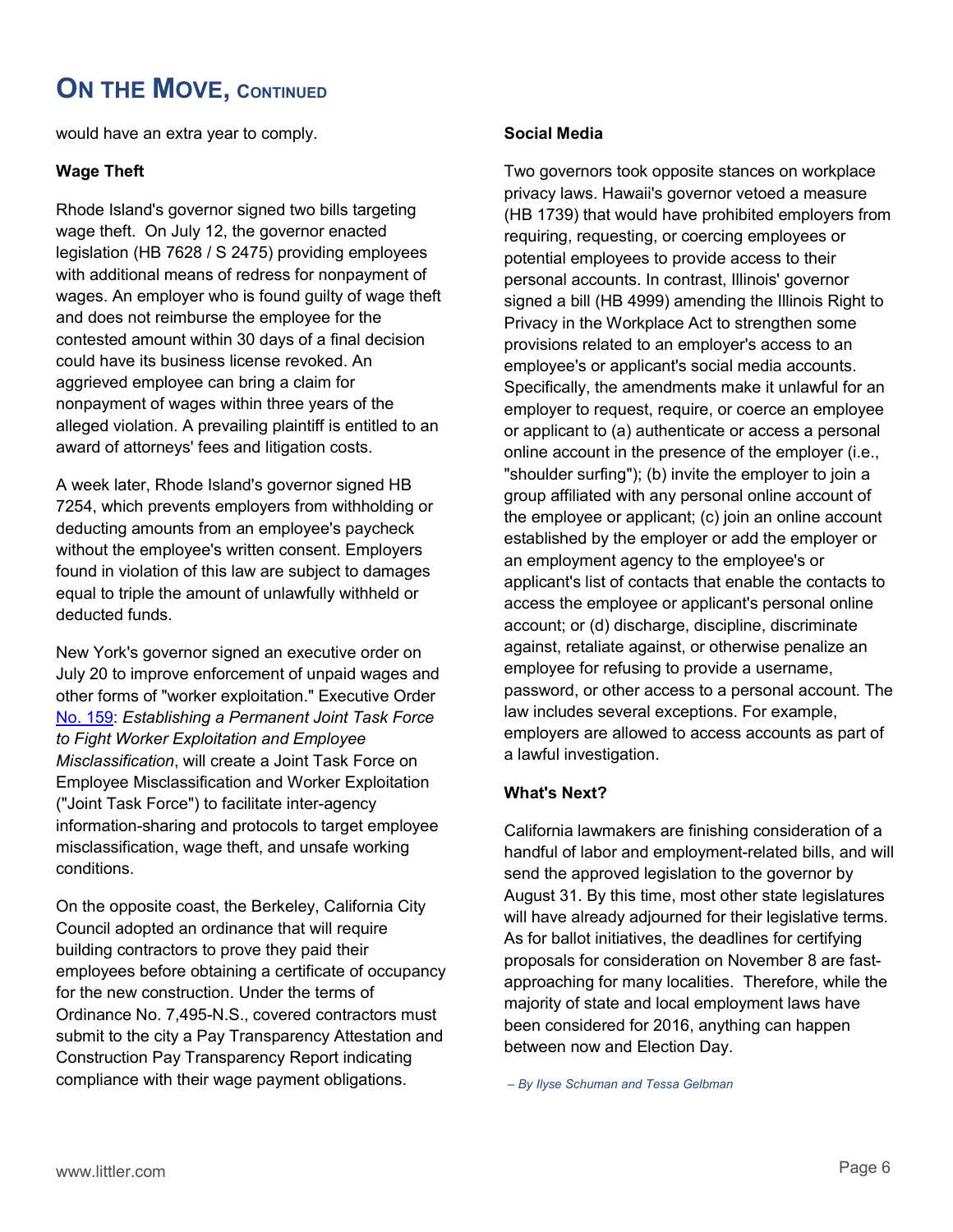# <span id="page-6-0"></span>**GLOBAL REPORT**

The following is roundup of international labor and employment news:

#### **Africa**

*Namibia*. Employers in Namibia have launched a coalition—the [National Employers' Organisation](http://www.namibian.com.na/New-employers-organisation-launched-in-Windhoek/42816/read)  [\(NaNEO\)—](http://www.namibian.com.na/New-employers-organisation-launched-in-Windhoek/42816/read)in the capital city of Windhoek, to represent and advocate for the employer community. Similar to the U.S. Chamber of Commerce, the NaNEO intends to organize and lobby on behalf of employers in all sectors.

#### **Asia/Pacific**

*India*. Under the terms of [new legislation,](http://economictimes.indiatimes.com/magazines/panache/coming-soon-6-months-of-maternity-leave-for-private-sector-employees/articleshow/53006536.cms) private employers in India must provide their employees with six months of maternity leave, up from the 12 weeks of leave available under current law. This Maternity Benefit Bill is expected to be considered during the Monsoon session of Parliament.

*Japan.* Japan's Labor Ministry intends to [revise its](http://kyodonews.net/news/2016/06/27/66628)  [sexual harassment guidelines](http://kyodonews.net/news/2016/06/27/66628) to clarify that they apply to individuals "regardless of their sexual orientation and identity." The current guidelines direct employers to take steps to prevent harassment in the workplace, and impose disciplinary measures on those found guilty of such harassment. The revised guidelines are expected to be issued in January 2017.

*Malaysia*. Malaysia's minimum wage increase took effect on July 1, 2016. The Minimum [Wage Order](http://www.mohr.gov.my/pdf/pua_20160429_P.U.%20(A)%20116%20-%20Perintah%20Gaji%20Minimum%202016.pdf)  [2016](http://www.mohr.gov.my/pdf/pua_20160429_P.U.%20(A)%20116%20-%20Perintah%20Gaji%20Minimum%202016.pdf) ('Perintah Gaji Minimum' PGM2016) applies to all employers, regardless of the number of employees. Under the Order, the minimum wage will increase from RM900 to RM1,000 per month, or RM4.81 per hour, in Peninsular Malaysia, and from RM800 to RM920 per month (RM4.42 per hour) in Sabah and Sarawak.

*New Zealand*. Although parental leave advanced in other countries, the New Zealand government used its financial [veto power](https://assets.documentcloud.org/documents/2861991/Veto-Certificate.pdf) to kill legislation that would have entitled employees to 26 weeks' of paid parental leave. The country's finance minister deemed the measure cost-prohibitive. Current law allows up to 22

weeks of paid parental leave.

#### **Central America**

*El Salvador*. The U.S. Justice Department and the Republic of El Salvador [entered into a memorandum](https://www.justice.gov/opa/pr/justice-department-partners-republic-el-salvador-combat-employment-discrimination)  [of understanding](https://www.justice.gov/opa/pr/justice-department-partners-republic-el-salvador-combat-employment-discrimination) (MOU) to target employment discrimination based on citizenship, immigration status and national origin. Under the MOU, the Justice Department's Office of Special Counsel for Immigration-Related Unfair Employment Practices (OSC) and the Salvadoran government will train Salvadoran consular staff on the anti-discrimination provision of the Immigration and Nationality Act (INA), and participate in events organized by Salvadoran consulates to educate workers and employers and distribute educational materials to the embassy and its consulates. In addition, the embassy "will establish a system for referring discrimination claims from the embassy and consulates to OSC."

#### **Europe**

#### *Privacy*

The U.S.-EU [Privacy Shield](https://www.commerce.gov/privacyshield) became effective on July 12, 2016. The Privacy Shield is an alternative framework to the invalidated "Safe Harbor" agreement between the U.S. Department of Commerce and the European Commission governing the transfer of personal data. While many aspects of the Privacy Shield should be familiar to multinational employers, there are still a [number of steps](http://www.littler.com/publication-press/publication/privacy-shield-what-us-multinational-employers-need-know-enjoy) employers must take before using the framework.

#### *Collaborative Economy*

A recently released [Eurobarometer survey](http://ec.europa.eu/COMMFrontOffice/PublicOpinion/index.cfm/Survey/getSurveyDetail/instruments/FLASH/surveyKy/2112) on the European gig economy indicates most respondents (52%) were aware of services provided by collaborative platforms, and at least 17% responded that they had availed themselves of such services at least once. Predictably, the younger the respondents, the more likely they were to have either heard of or used services provided by the gig economy. Respondents between the ages of 25 and 39 had the greatest user rate at 27%. The level of education also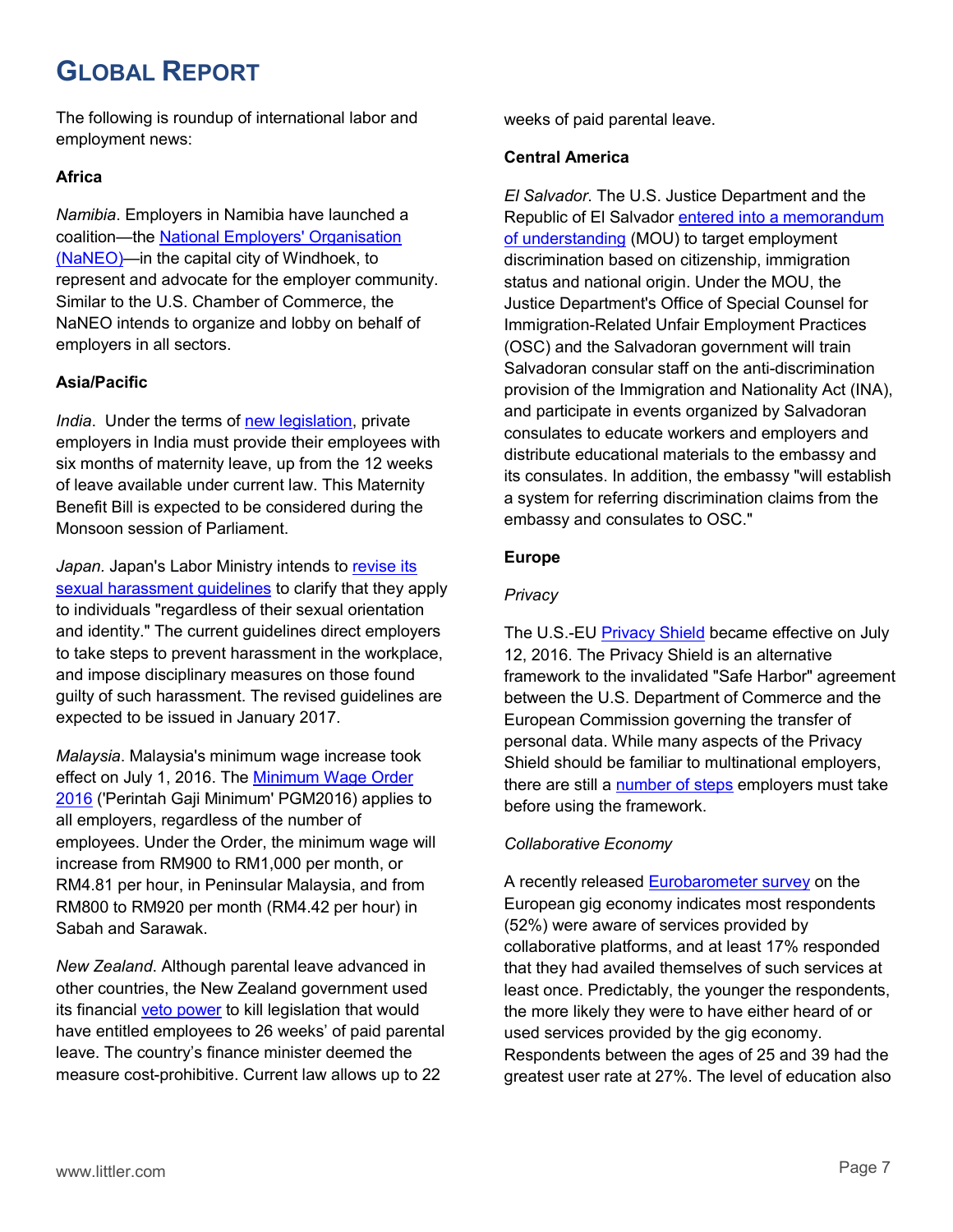# **GLOBAL REPORT, CONTINUED**

played a role. Those who finished schooling at age 20 or older were more likely to have used gig economy services. The countries with the greatest user rate are France (36%) and Ireland (35%); Malta and Cyprus had the lowest rates at less than 5% each.

#### **Middle East**

*Israel*. The Israeli legislative body has [approved](https://www.knesset.gov.il/spokesman/eng/PR_eng.asp?PRID=12142) a paternity leave bill that will give new fathers up to five days of leave. The first three days of this leave, however, will be deducted from the employee's vacation leave. If the employee does not have three days of accrued vacation time, he could take unpaid leave. The remaining two days will be deemed sick leave allowing the employee to receive 50% of their pay. The Knesset approved this measure on June 27.

#### **North America**

*Canada.* The Supreme Court of Canada, in *[Wilson v.](http://www.littler.com/publication-press/publication/supreme-court-canada-holds-private-sector-federal-employers-must-have)  [Atomic Energy](http://www.littler.com/publication-press/publication/supreme-court-canada-holds-private-sector-federal-employers-must-have)*, held that private federal employers must have just cause to dismiss non-managerial employees. Failure to do so will likely subject the employer to an order for reinstatement.

#### *Mexico – Labor Standards*

The U.S. Bureau of International Labor Affairs has issued a report in response to a submission filed by U.S. and Mexican labor unions and worker advocacy groups alleging the Mexican government has failed to meet its obligations under the North American Agreement on Labor Cooperation (NAALC) regarding a chain of Mexican retail stores. As discussed in an agency [press release,](https://www.dol.gov/newsroom/releases/ilab/ilab20160708) the groups allege the Mexican government "failed to enforce its labor laws effectively with respect to freedom of association and collective bargaining, specifically citing concerns about socalled 'protection contracts' (referring, generally, to collective bargaining agreements negotiated through unions that do not represent covered workers, without worker support or knowledge)." The submission also alleges the government's failure to enforce minimum wage standards and pregnancy anti-discrimination law. One of the NAALC's objectives is to "promote compliance with, and effective enforcement by each Party of, its labor law."

#### *Mexico – Maternity Leave*

The Mexican Social Security Institute (*Instituto Mexicano del Seguro Social*) recently [published](http://www.littler.com/publication-press/publication/mexico-new-maternity-leave-regulations) Circular 10/16 to announce new regulations for issuing maternity leave certificates. These regulations became effective on July 1, 2016.

#### **South America**

*Columbia.* The U.S. Office of Trade and Labor Affairs (OTLA) has [agreed to review](https://www.federalregister.gov/articles/2016/07/18/2016-16828/united-states-colombia-trade-promotion-agreement-notice-of-determination-regarding-review-of) allegations that the Government of Columbia has violated the United States-Colombia Trade Promotion Agreement (CTPA) by "fail[ing] to effectively enforce its labor laws through a sustained and recurring course of action or inaction in a manner that affects trade or investment; waiv[ing] or otherwise derogated from its statutes or regulations in a manner affecting trade or investment; fail[ing] to adopt and maintain in its statutes and regulations, and practices thereunder, the rights as stated in the International Labor Organization Declaration on Fundamental Principles and Rights at Work (ILO Declaration); fail[ing] to ensure the proceedings in its administrative, judicial, or labor tribunals are transparent and do not entail unwarranted delays; and fail[ing] to ensure that final decisions in such proceedings are made available without undue delay." The charges were submitted to the OTLA by the American Federation of Labor and Congress of Industrial Organizations and five Colombian workers' and civil society organizations. The OTLA will complete its review and issue a report to the Secretary of Labor within 180 days.

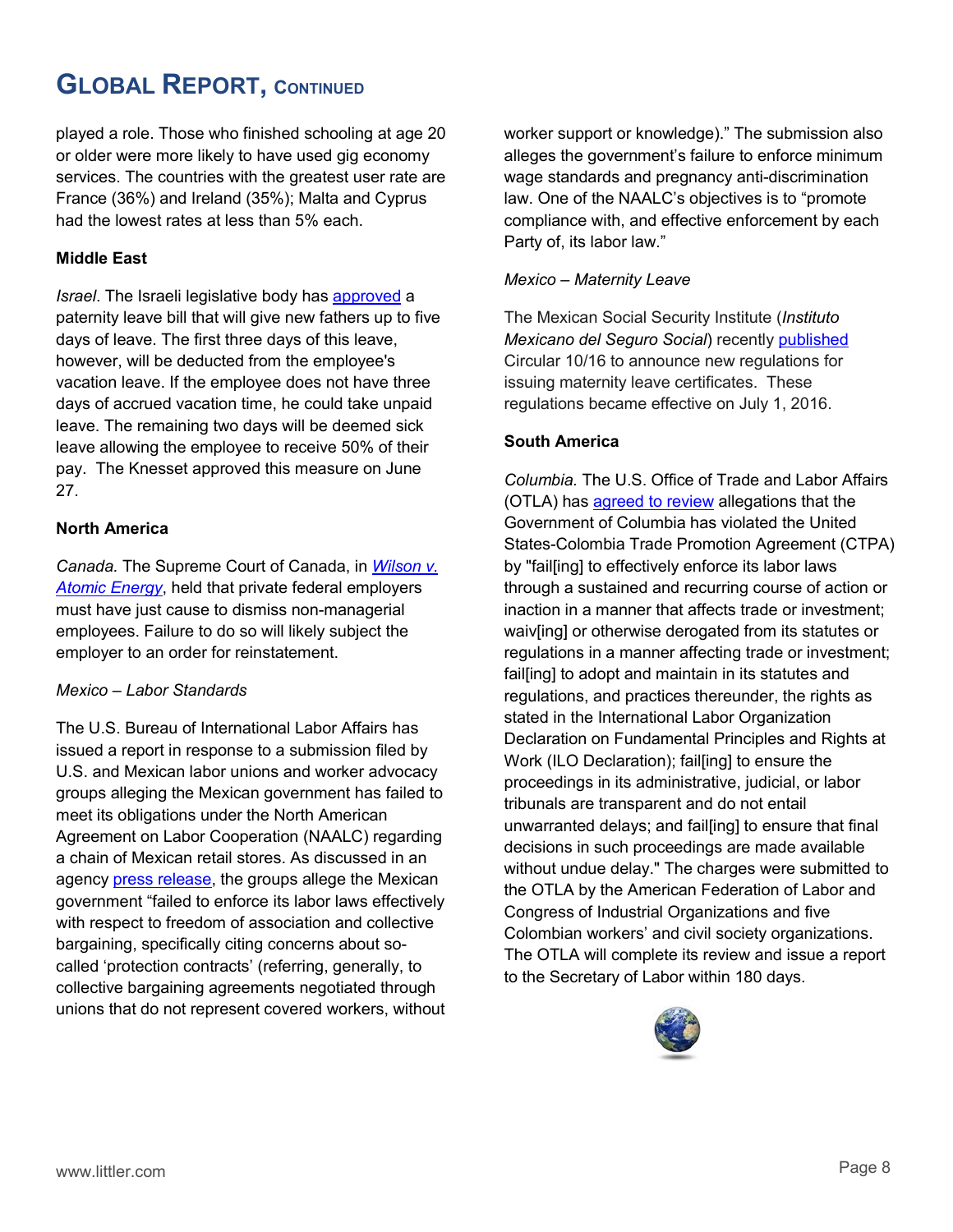# <span id="page-8-0"></span>**IN FOCUS**

#### *Election 2016: Republican v. Democratic Party Platforms*

The Republican and Democratic National Conventions have ended with Donald Trump and Hillary Clinton as their respective party's official nominees for President. In their acceptance speeches, the nominees laid out their contrasting visions for their presidencies. Beyond the high-profile televised speeches attracting millions of viewers, each party released its platform setting forth its official position on numerous foreign and domestic issues. These politically-minded documents provide insight to the parties' approaches to workplace policy matters and what a Republican versus Democratic Administration in 2016 may hold for labor, employment and benefits issues.

The six-chapter [Republican Party Platform](https://prod-static-ngop-pbl.s3.amazonaws.com/media/documents/DRAFT_12_FINAL%5b1%5d-ben_1468872234.pdf) spans 54 pages, beginning with "Restoring the American Dream" and concluding with "America Resurgent." The first chapter encompasses the GOP's view on "Workplace Freedom for a 21<sup>st</sup> Century Workforce." The Platform takes aim at "anachronistic labor laws that limit workers' freedom and lock them into the workplace rules of their great-grandfathers." The National Labor Relations Board (NLRB), Department of Labor (DOL), and recent rulemakings and decisions, are targeted.

 standard. The recently finalized overtime rule also The Platform specifically calls out the NLRB for "attacking the franchise model of business development" – no doubt a reference to the *Browning-Ferris* decision and changes to the joint-employer comes under fire in the Platform's reference to the DOL "wielding provisions of the Fair Labor Standards Act from the1930s, designed to fit a manufacturing workplace, to deny flexibility to both employers and employees." The GOP Platform also criticizes the repeal of "union transparency rules that allowed members to discover what was being done with their dues" and opposes project labor agreements. Support for the right of states to enact "right-to-work" laws was included in the platform, as was an intention to "restore fairness and common sense to that

#### agency."

The Republican Platform also makes reference to technological advancements and providing workers with "flexibility and family-friendly options to make the most of them, especially portability in pension plans and health insurance." Portable benefits in the context of the "gig"economy has garnered attention by policymakers on both sides of the aisle. Its inclusion in the Republican Party Platform is evidence of the growing importance of portable benefits as a discussion point, and that future policy changes may be in the offing.

The GOP Platform does express a commitment to nondiscrimination and the importance of nondiscrimination policies, stating:

> All Americans deserve the opportunity to pursue their American dream free from discrimination. Clear nondiscrimination policies ensure all employees have the chance to succeed based solely on their merits. These policies are vital to creating an inclusive, innovative, and competitive workforce.

However, the Platform does not call for any new federal anti-discrimination laws.

Efforts to raise the federal minimum wage have been blocked in Congress, but remain a hot topic in the upcoming presidential and congressional elections. Donald Trump recently said he would support raising the federal minimum wage to \$10 per hour – a stance that differs from that stated in the Republican Party Platform. The Platform is silent on specifically raising the federal minimum wage. Rather, the Platform contends that minimum wage is an issue that should be handled at the state and local levels.

It should come as no surprise that the Republican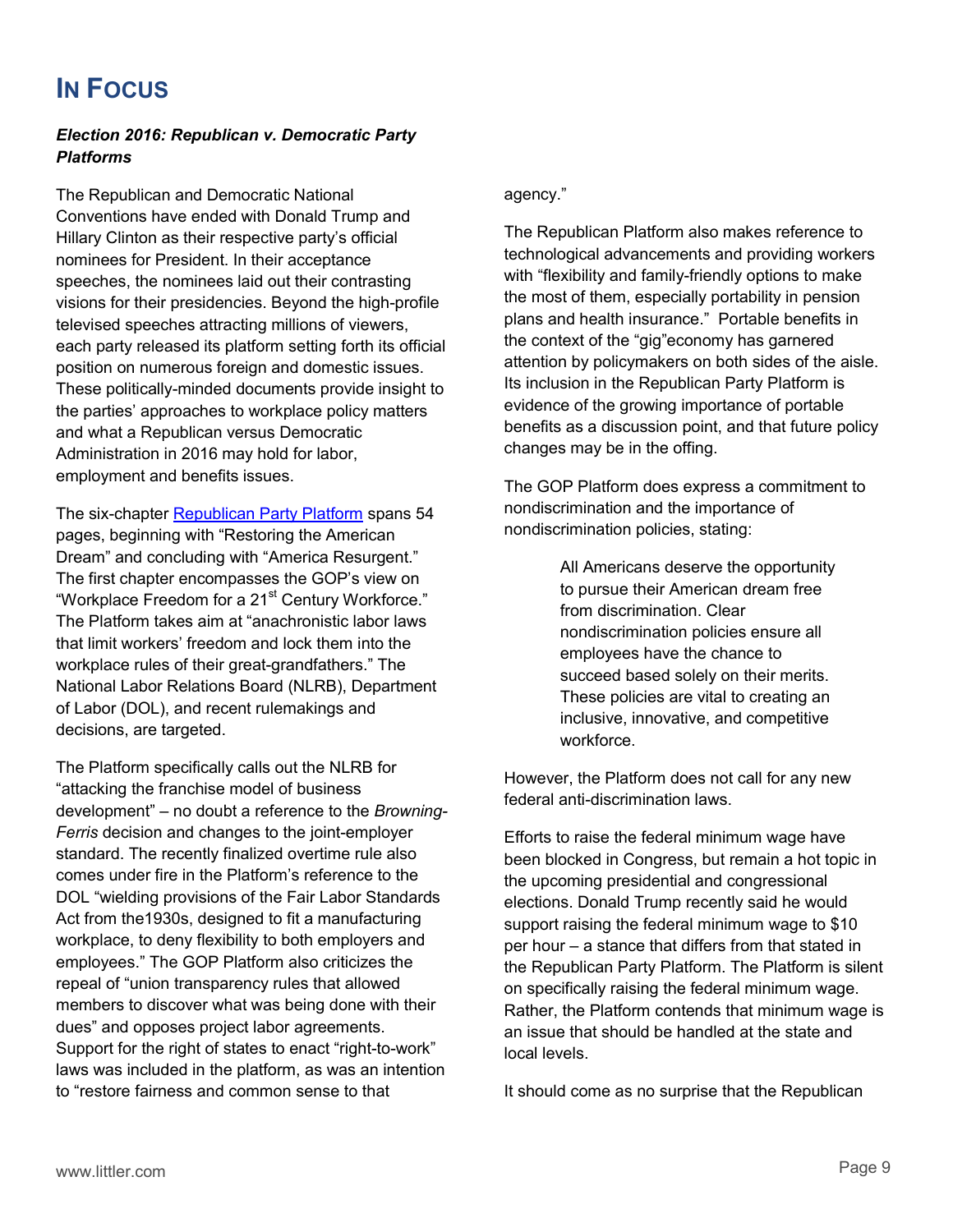### **IN FOCUS, CONTINUED**

Party Platform strongly criticizes the Affordable Care Act (ACA). The Party calls for repeal of the ACA, which congressional Republicans have repeatedly advocated. In its place, the Platform seeks to:

> recover the traditional patientphysician relationship based on mutual trust, informed consent, and confidentiality. To simplify the system for both patients and providers, we will reduce mandates and enable insurers and providers of care to increase healthcare options and contain costs. Our goal is to ensure that all Americans have improved access to affordable, high-quality healthcare, including those struggling with mental illness.

The ACA has provided one of the sharpest contrasts between Republican and Democrats in Congress and in the 2012 and 2014 election cycles. It remains one in this election as well.

The Republican policy document summarizes the Republican approach to employer-employee relations as follows: "Republicans believe that the employeremployee relationship of the future will be built upon employee empowerment and workplace flexibility." Although not expressly stated, this approach stresses "empowerment and flexibility" over federal government mandates and an expansion of existing

federal labor and employment laws.

The approach articulated in the Republican Party Platform stands in contrast to that set forth in the Democratic Party Platform. The 51-page [Democratic](https://www.demconvention.com/wp-content/uploads/2016/07/Democratic-Party-Platform-7.21.16-no-lines.pdf)  [Party Platform](https://www.demconvention.com/wp-content/uploads/2016/07/Democratic-Party-Platform-7.21.16-no-lines.pdf) builds upon the "Middle Class Economics" agenda of President Obama's Administration. According to its Platform, "the Democratic Party believes that supporting workers through higher wages, workplace protections, policies to balance work and family, and other investments will help rebuild the middle class for the 21st century." The section entitled "Raise Incomes and Restore Economic Security for the Middle Class" revisits some of the policy positions advocated by the current Administration and congressional Democrats.

Raising the federal minimum wage to \$15 an hour and indexing it to inflation is among the first proposals listed. While the overtime rule was criticized in the GOP Platform, the Democratic policy document vows to defend it, stating "We will defend President Obama's overtime rule, which protects of millions of workers by paying them fairly for their hard work."

Strengthening union organizing is another hallmark of the Democratic Party Platform, stating that "Democrats will make it easier for workers, public and private, to exercise their right to organize and join unions." The document calls for passing the

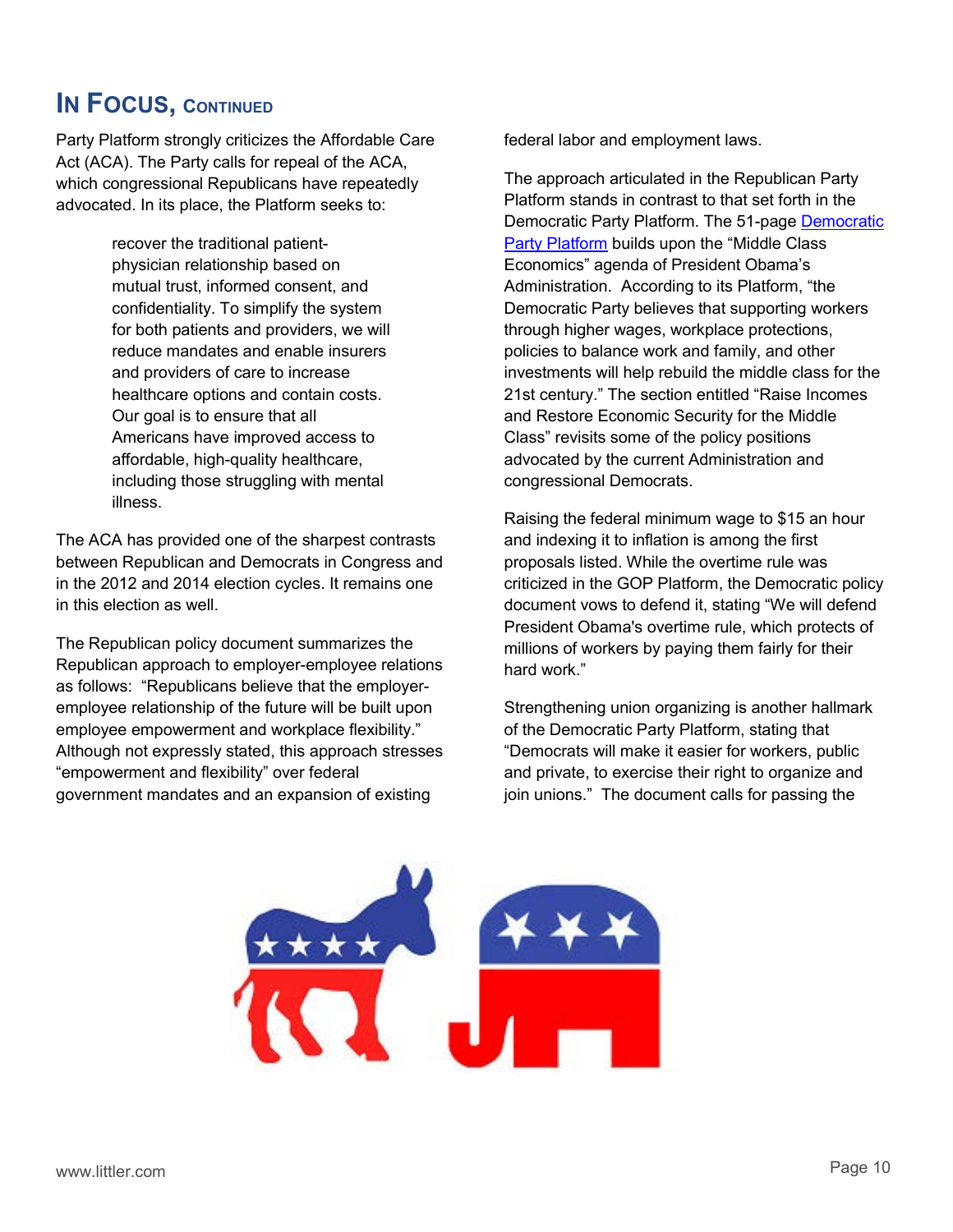### **IN FOCUS, CONTINUED**

tenets of the failed Employee Free Choice Act (EFCA):

> We will fight to pass laws that direct the National Labor Relations Board to certify a union if a simple majority of eligible workers sign valid authorization cards, as well as laws that bring companies to the negotiating table. We support binding arbitration to help workers who have voted to join a union reach a first contract.

The Platform also states the Democratic Party's opposition to right-to-work laws.

The "Fair Pay and Safe Workplaces" Executive Order, which has not yet been finalized through implementing regulations, includes restrictions on mandatory arbitration agreements for government contractors. The Democratic Party Platform similarly "support[s] efforts to limit the use of forced arbitration clauses in employment." Indeed, the Democratic Party Platform appears to go beyond the "blacklisting" rule in linking government contracting to a "model employer" standard. Specifically, the Platform calls for a "model employer executive order or some other vehicle to leverage federal dollars to support employers who provide their workers with a living wage, good benefits, and the opportunity to form a union without reprisal."

Equal pay is featured prominently in the Democratic Platform as part of efforts to "support working families." In a theme that mirrors efforts by the Equal Employment Opportunity Commission to amend the EEO-1 report, and by congressional Democrats to pass the Paycheck Fairness Act, the Platform announces:

> We will fight to secure equal pay for women, which will benefit all women and their families, particularly women of color who are disproportionately impacted by discriminatory pay practices, and against other factors that contribute to the wage gap.

The Democratic Platform also calls for passing a family and medical leave act that would provide all workers at least 12 weeks of paid leave to care for a new child or address a personal or family member's serious health issue. The Platform also advocates allowing workers to earn at least seven days of paid sick leave.

President Obama issued an executive order requiring covered contractors to provide such paid sick leave. A final rule implementing the executive order, which closely tracks the stalled Healthy Families Act legislation, is expected shortly. These issues are sure to feature prominently on the Democratic campaign trail.

Ending discrimination is a focal point of the Democratic Party Platform. A Democratic White House and Congress would likely advocate strong enforcement and expansion of existing EEO laws. The Platform states: "Democrats will always fight to end discrimination on the basis of race, ethnicity, national origin, language, religion, gender, age, sexual orientation, gender identity, or disability."

The contrast with the Republican Party Platform regarding health care is striking. Rather than advocating for the full repeal of the ACA, the Democratic Platform would go even further, stating: "Americans should be able to access public coverage through a public option, and those over 55 should be able to opt in to Medicare."

The platforms of the two parties differ in fundamental respects in their approach to labor, employment and benefits policy. However, they share a common political goal of engaging voters in a way that will translate to clear choices at the ballot box. With the parties' conventions now over, candidates will be espousing the views articulated in their platforms on the campaign trail. But implementation of the principles and what form they take obviously depends upon what happens on November 8.

*– By Ilyse Schuman and Michael J. Lotito*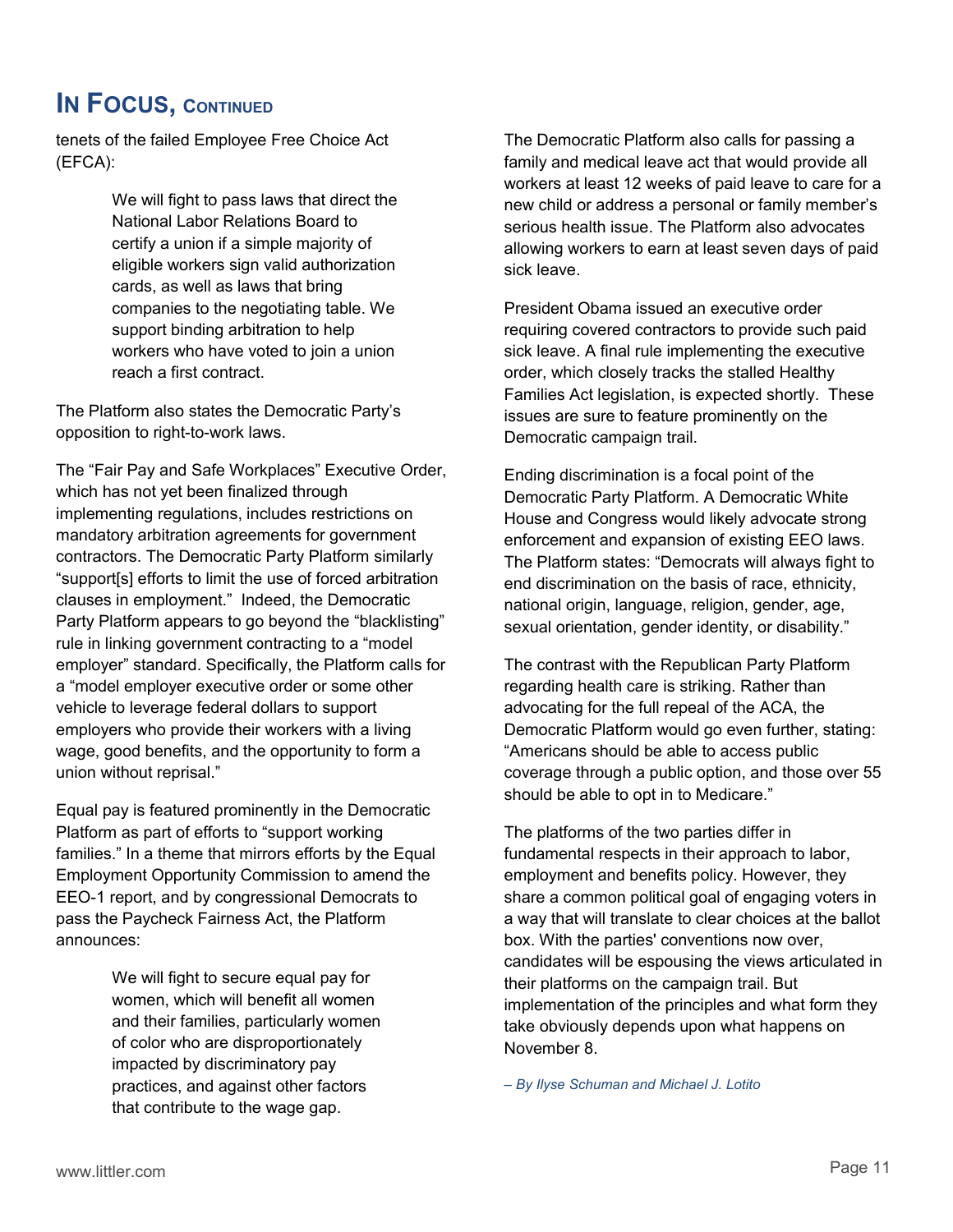# <span id="page-11-0"></span>**OUTLOOK**

#### **AUGUST**

#### **Increased DOL Federal Civil Penalties Take Effect Monday, August 1, 2016**

The U.S. Department of Labor issued an interim final rule to adjust the amounts of civil penalties assessed or enforced in its regulations. Notably, the rule implements the requirement, as set forth in the two-year bipartisan budget President Obama signed on November 2, 2015, that OSHA raise its citation penalties for the first time in 25 years. The new penalty levels are effective August 1, 2016. Comments on the interim final rule are due by August 15, 2016. [Read more»](https://www.federalregister.gov/articles/2016/07/01/2016-15378/federal-civil-penalties-inflation-adjustment-act-catch-up-adjustments)

#### **PBGC Interim Final Rule Governing Adjustment of Civil Penalties Takes Effect Monday, August 1, 2016**

The Pension Benefit Guaranty Corporation is amending its regulations to adjust the penalties provided for in sections 4071 and 4302 of the Employee Retirement Income Security Act of 1974. In essence, plan sponsors that fail to provide required notices and other information required by ERISA will face steeper fines. The maximum amount for noncompliance with the Section 4071 requirements will increase from \$1,100 per day to \$2,063 per day. The penalties assessed under Section 4302 will increase from \$110 to \$275 per day. [Read more»](https://www.federalregister.gov/articles/2016/05/13/2016-11296/adjustment-of-civil-penalties)

#### **DHS and DOL Interim Final Rule Providing Penalty Catch-Up Adjustments for Violations of the H-2B Temporary Nonagricultural Worker Program Takes Effect**

#### **Monday, August 1, 2016**

The U.S. Department of Homeland Security (DHS) and the U.S. Department of Labor (DOL) jointly issued an interim final rule to adjust the amounts of civil monetary penalties assessed or enforced in connection with the employment of temporary nonimmigrant workers under the H-2B program. This interim final rule took effect on August 1, 2016. The adjusted civil penalty amounts are applicable only to civil penalties assessed after August 1, 2016, whose associated violations occurred after November 2, 2015, the date of enactment of the Inflation Adjustment Act. Read [more»](https://www.federalregister.gov/articles/2016/07/01/2016-15679/federal-civil-penalties-inflation-adjustment-act-catch-up-adjustments-h-2b-temporary)

#### **Comments Due on IRS Proposed Rule Governing Certified Professional Employer Organizations Thursday, August 4, 2016**

The IRS has proposed regulations relating to certified professional employer organizations (CPEOs). The Stephen Beck, Jr., Achieving a Better Life Experience Act of 2014 requires the IRS to establish a voluntary certification program for professional employer organizations. The proposed regulations also propose to adopt, by crossreference, the text of temporary regulations published the same day in the *Federal Register*, which relate to the requirements for applying for, receiving, and maintaining certification as a CPEO. These proposed regulations will affect persons who apply to be treated as CPEOs and who are certified by the IRS as meeting the applicable requirements. In certain instances, the proposed regulations will also affect the federal employment tax liabilities and other obligations of customers of the CPEO. [Read more»](https://www.federalregister.gov/articles/2016/05/06/2016-10702/certified-professional-employer-organizations)

#### **Comments Due on PBGC Proposed Rule Governing Mergers and Transfers Between Multiemployer Plans Friday, August 5, 2016**

The Pension Benefit Guaranty Corporation has issued a proposed rule to amends its regulations governing mergers and transfers between multiemployer plans to implement section 121 of the Multiemployer Pension Reform Act of 2014. The proposed rule would also reorganize and update the existing regulation. [Read more»](https://www.federalregister.gov/articles/2016/06/06/2016-13083/mergers-and-transfers-between-multiemployer-plans)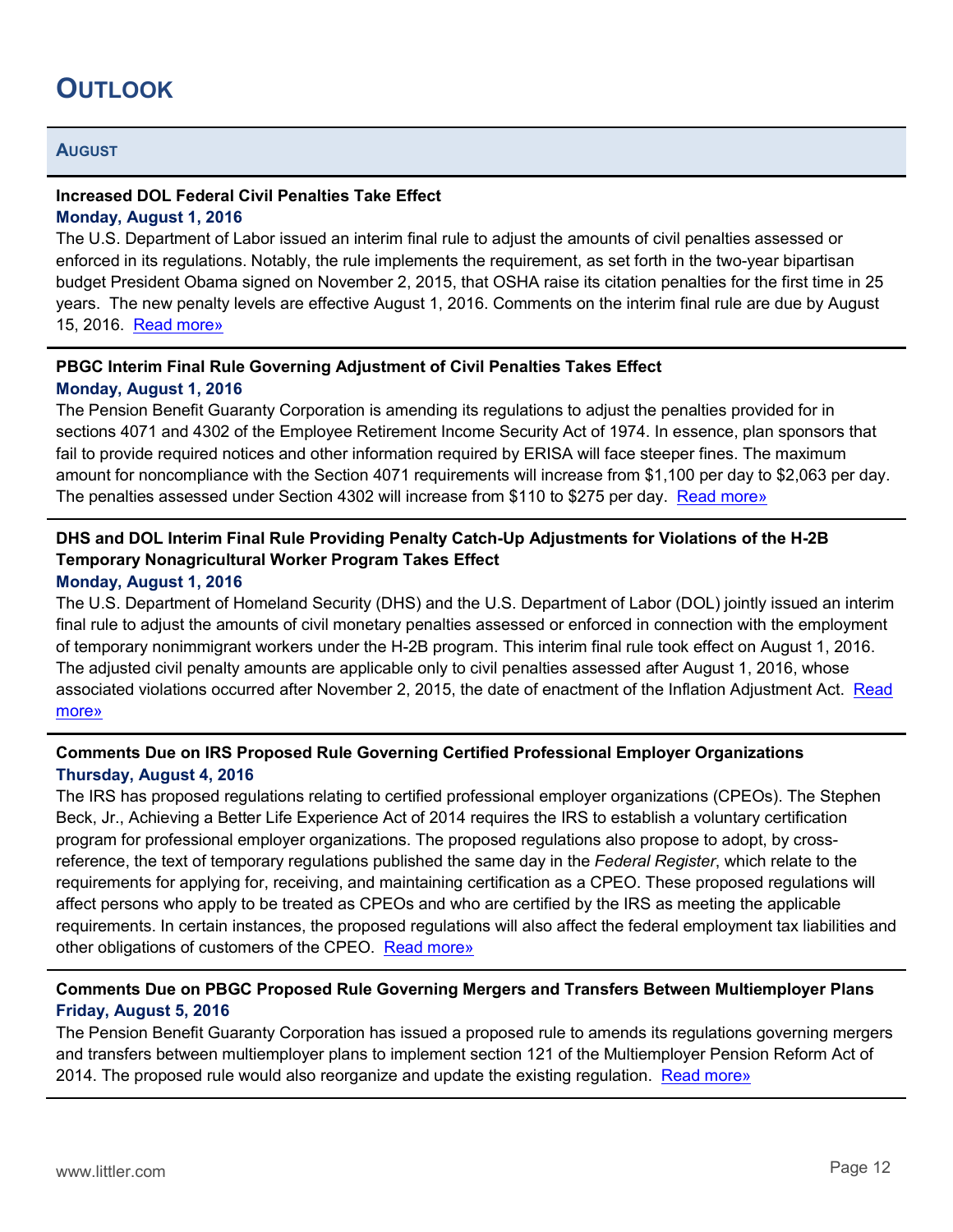#### **Comments Due on Proposed Rule Governing Expatriate Health Plans Tuesday, August 9, 2016**

Federal agencies charged with implementing portions of the Affordable Care Act have issued proposed regulations on the rules for expatriate health plans, expatriate health plan issuers, and qualified expatriates under the Expatriate Health Coverage Clarification Act of 2014 (EHCCA). The proposed regulations also propose standards for travel insurance and supplemental health insurance coverage to be considered excepted benefits and revisions to the definition of short-term, limited duration insurance for purposes of the exclusion from the definition of individual health insurance coverage. These proposed regulations affect expatriates with health coverage under expatriate health plans and sponsors, issuers and administrators of expatriate health plans, individuals with and plan sponsors of travel insurance and supplemental health insurance coverage, and individuals with short-term, limited-duration insurance. In addition, the proposal seeks to amend a reference in the final regulations relating to prohibitions on lifetime and annual dollar limits and proposes to require that a notice be provided in connection with hospital indemnity and other fixed indemnity insurance in the group health insurance market for it to be considered excepted benefits. [Read more»](https://www.federalregister.gov/articles/2016/06/10/2016-13583/expatriate-health-plans-expatriate-health-plan-issuers-and-qualified-expatriates-excepted-benefits)

#### **Final OFCCP Rule Revising Sex Discrimination Guidelines Takes Effect**

#### **Monday, August 15, 2016**

The U.S. Department of Labor's Office of Federal Contract Compliance Programs (OFCCP) has published a final rule revising its sex discrimination guidelines for federal contractors and subcontractors. Covered contractors must comply with Executive Order 11246, which governs nondiscrimination in employment on the basis of sex, and requires contractors to take affirmative action to ensure that applicants and employees are treated without regard to their sex. The OFCCP's guidelines with respect to these requirements have not been amended since 1970. [Read](https://www.federalregister.gov/articles/2016/06/15/2016-13806/discrimination-on-the-basis-of-sex)  [more»](https://www.federalregister.gov/articles/2016/06/15/2016-13806/discrimination-on-the-basis-of-sex)

#### **Second Comment Period Ends for EEOC's Proposed Changes to EEO-1 Form Monday, August 15, 2016**

The Equal Employment Opportunity Commission is once again soliciting public input on proposed changes to its EEO-1 form. Specifically, the EEOC is proposing that private employers already required to file the EEO-1 report and federal contractors with 100 or more employees would submit the EEO-1 with pay and hours-worked data in addition to information already required on the EEO-1. [Read more»](https://www.federalregister.gov/articles/2016/07/14/2016-16692/agency-information-collection-activities-proposals-submissions-and-approvals-revision-of-the)

#### **Comments Due on DOL Interim Final Rule Providing for Federal Civil Penalties Catch-Up Adjustments Monday, August 15, 2016**

The U.S. Department of Labor issued an interim final rule to adjust the amounts of civil penalties assessed or enforced in its regulations. Notably, the rule implements the requirement, as set forth in the two-year bipartisan budget President Obama signed on November 2, 2015, that OSHA raise its citation penalties for the first time in 25 years. While the new penalty levels are effective August 1, 2016, the agency is accepting comments on the interim final rule until August 15, 2016. [Read more»](https://www.federalregister.gov/articles/2016/07/01/2016-15378/federal-civil-penalties-inflation-adjustment-act-catch-up-adjustments)

#### **Comments Due on DHS and DOL Interim Final Rule Providing Penalty Catch-Up Adjustments for Violations of the H-2B Temporary Nonagricultural Worker Program Monday, August 15, 2016**

The U.S. Department of Homeland Security (DHS) and the U.S. Department of Labor (DOL) jointly issued an interim final rule to adjust the amounts of civil monetary penalties assessed or enforced in connection with the employment of temporary nonimmigrant workers under the H-2B program. The increased penalty levels will apply to all penalties assessed after the effective date, August 1, 2016, for associated violations that occurred after November 2, 2015. Comments on this interim final rule are due by August 15, 2016. [Read more»](https://www.federalregister.gov/articles/2016/07/01/2016-15679/federal-civil-penalties-inflation-adjustment-act-catch-up-adjustments-h-2b-temporary)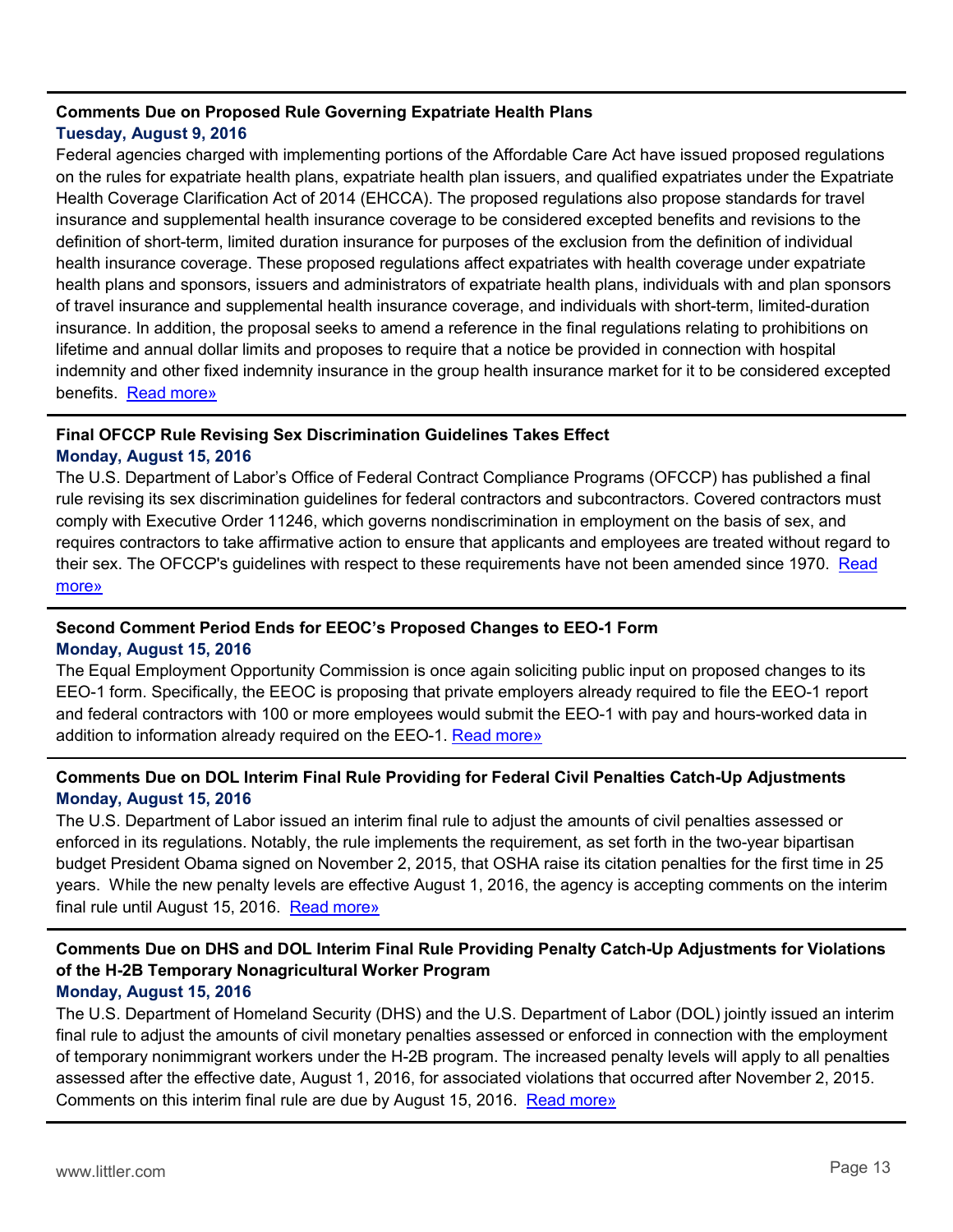#### **Meeting of the Advisory Council on Employee Welfare and Pension Benefit Plans Tuesday, August 23 - Thursday, August, 25, 2016**

The Advisory Council on Employee Welfare and Pension Benefit Plans (ERISA Advisory Council) will hold its annual meeting on August 23-25, 2016, in Washington, DC. The meeting will allow members and witnesses to receive an update from the Employee Benefits Security Administration (EBSA). On August 23, the Advisory Council will address participant plan transfers and account consolidation for the advancement of lifetime plan participation. The following day it will focus on cybersecurity considerations for benefit plans. [Read more»](https://www.federalregister.gov/articles/2016/07/28/2016-17723/meetings-advisory-council-on-employee-welfare-and-pension-benefit-plans)

#### **Meeting of the Advisory Committee on Veterans' Employment, Training and Employer Outreach (ACVETEO) Wednesday, August 31, 2016**

The ACVETEO will hold an open meeting to discuss the DOL's Veterans' Employment and Training Service (VETS) core programs and services that assist veterans with employment opportunities, and advise employers about hiring veterans. [Read more»](https://www.federalregister.gov/articles/2016/08/03/2016-18343/meetings-advisory-committee-on-veterans-employment-training-and-employer-outreach)

#### **SEPTEMBER**

#### **Comments Due on IRS Proposed Rule Governing Premium Tax Credit under the Affordable Care Act Tuesday, September 6, 2016**

The IRS has issued proposed regulations relating to the health insurance premium tax credit (premium tax credit) and the individual shared responsibility provision under the Affordable Care Act. Although employers are not directly affected by rules governing the premium tax credit, these proposed regulations may indirectly affect employers through the employer shared responsibility provisions and the related information reporting provisions. [Read more»](https://www.federalregister.gov/articles/2016/07/08/2016-15940/premium-tax-credit)

#### **Comments Due on Potential Alternative Coverage for Contraceptive Services Tuesday, September 20, 2016**

The DOL's Employee Benefits Security Administration has issued a request for information on whether there are alternative ways for eligible organizations that object to providing coverage for contraceptive services on religious grounds to obtain an accommodation, while still adhering the Affordable Care Act's mandate. [Read more»](https://www.federalregister.gov/articles/2016/07/22/2016-17242/requests-for-information-coverage-for-contraceptive-services)

#### **OCTOBER**

#### **Comments Due on Proposed Revisions to Annual Information Return/Reports**

#### **Tuesday, October 4, 2016**

The DOL's Employee Benefits Security Administration has issued a proposed rule to change the Form 5500 Annual Return/Report forms, including the Form 5500, Annual Return/Report of Employee Benefit Plan (Form 5500 Annual Return/Report), and the Form 5500–SF, Short Form Annual Return/Report of Small Employee Benefit Plan (Form 5500-SF). The annual returns/reports are filed for employee pension and welfare benefit plans under the Employee Retirement Income Security Act of 1974 (ERISA) and the Internal Revenue Code (Code). [Read more»](https://www.federalregister.gov/articles/2016/07/21/2016-14893/annual-information-returnreports)

#### **Comments Due on Proposed Amendments to ERISA Annual Reporting and Disclosure Tuesday, October 4, 2016**

The DOL's Employee Benefits Security Administration has issued a proposal to amend DOL regulations relating to annual reporting requirements under Part 1 of Subtitle B of Title I of the Employee Retirement Income Security Act of 1974, as amended (ERISA). The proposed amendments would conform the DOL's reporting regulations to proposed revisions to the Form 5500 Annual Return/Report of Employee Benefit Plan and Form 5500-SF Short Form Annual Return/Report of Small Employee Benefit Plan. [Read more»](https://www.federalregister.gov/articles/2016/07/21/2016-14892/annual-reporting-and-disclosure)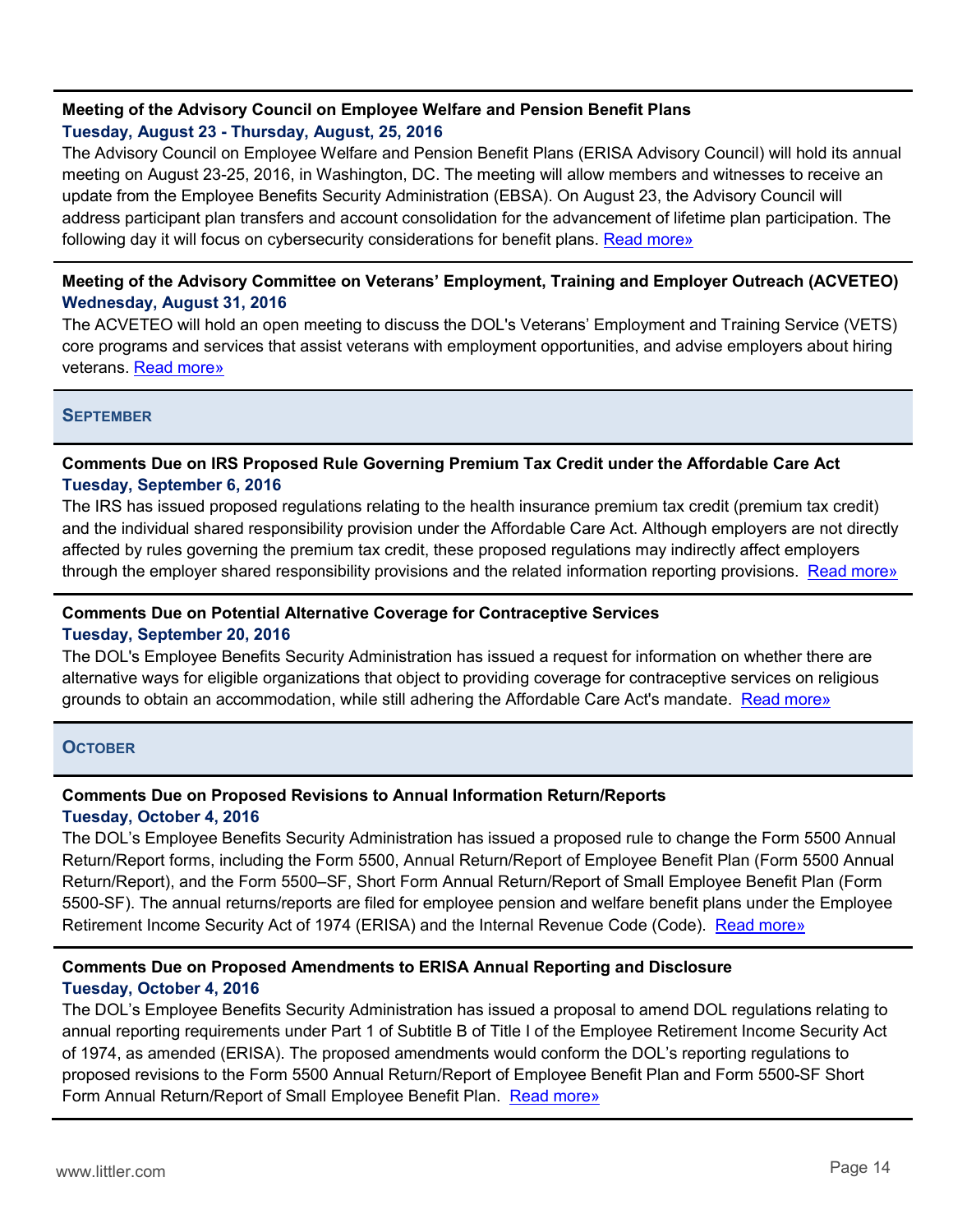#### **NOVEMBER**

#### **Enforcement Date of Portions of OSHA Tracking of Workplace Injuries and Illnesses Rule Tuesday, November 1, 2016**

OSHA has issued a final rule to revise its Recording and Reporting Occupational Injuries and Illnesses regulation. The final rule requires employers in certain industries to electronically submit to OSHA injury and illness data. The final rule also amends OSHA's recordkeeping regulation to update requirements on how employers inform employees to report work-related injuries and illnesses to their employer, and amends existing recordkeeping regulations to clarify the rights of employees and their representatives to access the injury and illness records. The portions of the final rule that (1) require employers to inform employees of their right to report work-related injuries and illnesses free from retaliation; (2) clarify the existing implicit requirement that an employer's procedure for reporting work-related injuries and illnesses must be reasonable and not deter or discourage employees from reporting; and (3) prohibit employers from retaliating against employees for reporting work-related injuries or illnesses, will start being enforced as of November 1, 2016 (extended from August 10, 2016). The remaining sections of the rule take effect on January 1, 2017. [Read more»](https://www.federalregister.gov/articles/2016/05/12/2016-10443/tracking-of-workplace-injuries-and-illnesses)

#### **DECEMBER**

#### **Final DOL White Collar Exemption Overtime Rule Takes Effect Thursday, December 1, 2016**

The DOL's final rule raises the salary and compensation levels needed for Executive, Administrative and Professional workers to be exempt from the Fair Labor Standards Act's overtime exemptions. The final rule sets the standard salary level at the 40th percentile of earnings of full-time salaried workers in the lowest-wage census region (\$913 per week; \$47,476 annually for a full-year worker); sets the total annual compensation requirement for highly compensated employees subject to a minimal duties test to the annual equivalent of the 90th percentile of fulltime salaried workers nationally (\$134,004); and establishes a mechanism for automatically updating the salary and compensation levels every three years to maintain the levels at the above percentiles and to ensure that they continue to provide useful and effective tests for exemption. The rule also amends the salary basis test to allow employers to use nondiscretionary bonuses and incentive payments (including commissions) to satisfy up to 10 percent of the new standard salary level. [Read more»](https://www.federalregister.gov/articles/2016/05/23/2016-11754/defining-and-delimiting-the-exemptions-for-executive-administrative-professional-outside-sales-and)

#### **JANUARY**

#### **Final OSHA Rule Governing Tracking of Workplace Injuries and Illnesses Takes Effect Sunday, January 1, 2017**

OSHA has issued a final rule to revise its Recording and Reporting Occupational Injuries and Illnesses regulation. The final rule requires employers in certain industries to electronically submit to OSHA injury and illness data. The final rule also amends OSHA's recordkeeping regulation to update requirements on how employers inform employees to report work-related injuries and illnesses to their employer, and amends existing recordkeeping regulation to clarify the rights of employees and their representatives to access the injury and illness records. The reporting requirements take effect on January 1, 2017. [Read more»](https://www.federalregister.gov/articles/2016/05/12/2016-10443/tracking-of-workplace-injuries-and-illnesses)